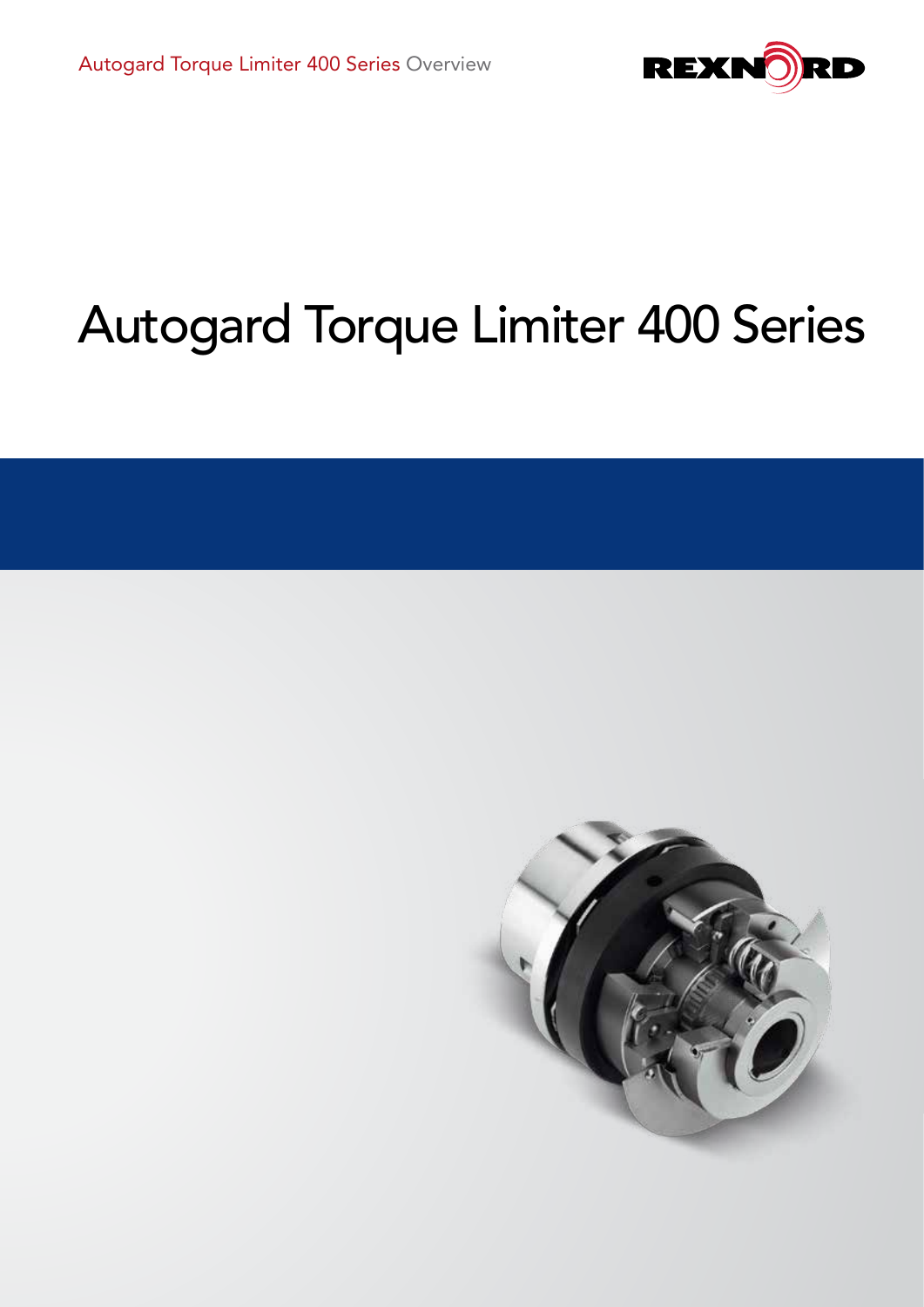

## Autogard Torque Limiter 400 Series

For more than 80 years, Autogard® products have led the industry in overload protection with high-quality products, design innovation and production. Autogard products are manufactured to meet ISO 9001 using the latest machine tools and high-quality materials.

The 400 Series has been designed to meet the need for a high- and low-speed, free-wheeling torque limiter. The 400 Series differs from other ball detent designs by incorporating a unique reverse-to-reset function using two sets of balls on concentric pitch circles, providing longer life than competitive models. Working like a mechanical "fuse" to protect the weakest member of the drive train, the most effective location for the 400 Series is as close as possible to the component being protected.

In the normal drive condition, torque is transmitted through the drive balls 'A.' The inner strut balls 'B' are designed to carry no load during this time.

#### Disengagement on overload

When an overload condition occurs, the drive balls roll out of their seats forcing the slide plate 'C' and drive plate 'D' apart. The cage plate 'E,' strut balls and drive balls all rotate until the cage plate hits a stop located in the slide plate. At this point the spring pressure has been transferred from the drive balls to the strut balls. The strut balls prevent the drive balls from re-engaging the drive plate. The coupling or driven media attached to adapter 'G' is now completely free to rotate. Although the 400 Series has been designed to run freely after disengagement, it is recommended that a shutdown switch is incorporated to avoid wear.

#### Re-engagement

Re-engagement occurs when either the driving side is reversed, or the driven side is advanced. Pawl 'F' engages the cage plate 'E' and rotates it until the drive balls are re-seated. Resetting must be done at low speed to permit the engaging mechanism to function properly in either direction and to prevent potential damage.

The resetting can be done manually or automatically by slowly inching the motor in reverse.



Letters above correspond to paragraphs on the left.

The 400 Series comes as standard as a Random Reset style Torque Limiter. This gives the following maximum angles of rotation to re-engage.

| <b>Size</b> | Max rotation to reset |
|-------------|-----------------------|
| 1           | $60^\circ$            |
| 2           | $67.5^\circ$          |
| 3           | $30^\circ$            |
|             | $30^\circ$            |
| 5           | $30^\circ$            |
| L           | $25.7^{\circ}$        |

Single Position Reset (SR) designs are also available and must be specified at the time of ordering. These reset in a constant angular position.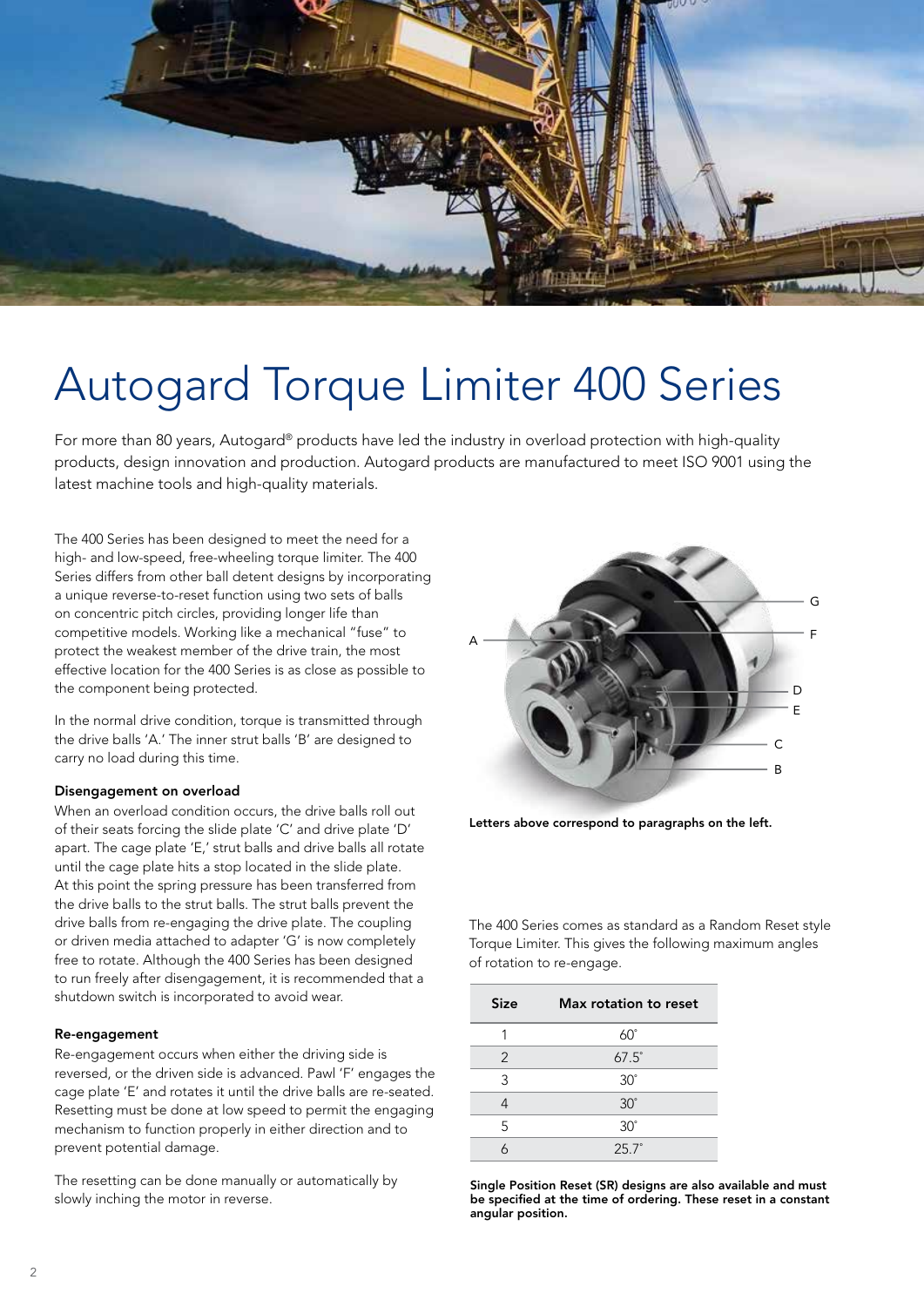

#### Features and Benefits:

- Proven design with thousands of units successfully in operation
- Accurate torque limitation prevents costly downtime
- Standard designs can accommodate large torque ranges
- Instantaneous disengagement protects equipment from damaging inertias
- Bi-direction protection
- Operates at high or low speeds
- Automatic or manual re-engagement by reversing the unit
- Offered in a large number of styles ensuring the right solution is available for applications such as:
	- Timing and HTD drives
	- Chain and sprocket drives
	- Gear drives
	- Flexible or rigid couplings
	- Flywheel or large gear mounts
- Springs can be inspected and changed without removing the clutch from the drive train

### Selection:

Data required for torque limiter selection:

- Kilowatt or horsepower (hp) and rpm of the driver
- Shaft details of the driving and driven equipment

(1) Calculate the nominal torque.

Torque (Nm) =  $Kw \times 9550 / rpm$ 

Consideration should then be given to start torque or other special circumstances depending on the position chosen in the drive system. Choose a set torque with a suitable margin over nominal. Select the torque limiter which has a higher torque rating.

- (2) Check limiting conditions:
	- (a) Check hub bore capacity
	- (b) Check the torque limiter dimensions such as the overall length and outside diameter
- (3) Select and specify the appropriate drive medium or coupling.

All Autogard 400 Series units may be supplied from the factory at a pre-set torque and with the required drive medium assembled to the unit.

### Ordering the 400 Series Torque Limiter

When ordering, please provide the following designation: Type / Size / Feature / S1 bore / S2 bore.

Springs: Choose spring assembly. Refer to Table 4 and 5 on page 14. Specify factor torque setting if desired.

Features: RR – Random Reset (standard)

SR – Single Position Reset (optional)

S1 Bore & S2 Bore: Please specify metric or imperial Standard bore tolerance =  $H8 +$  normal fit key

#### Example: 402 / 3 / SR / S1 40mm

Refers to a type 402, size 3 torque limiter designed for Single Position Reset.

Bore  $S1 = 40$  mm

Also specify:

- Torque setting or torque range required
- Pulley or sprocket details where required

The specifications contained within this brochure are correct at the time of going to print. Rexnord is continually reviewing<br>and updating the specifications on its entire Autogard product offering and therefore reserve th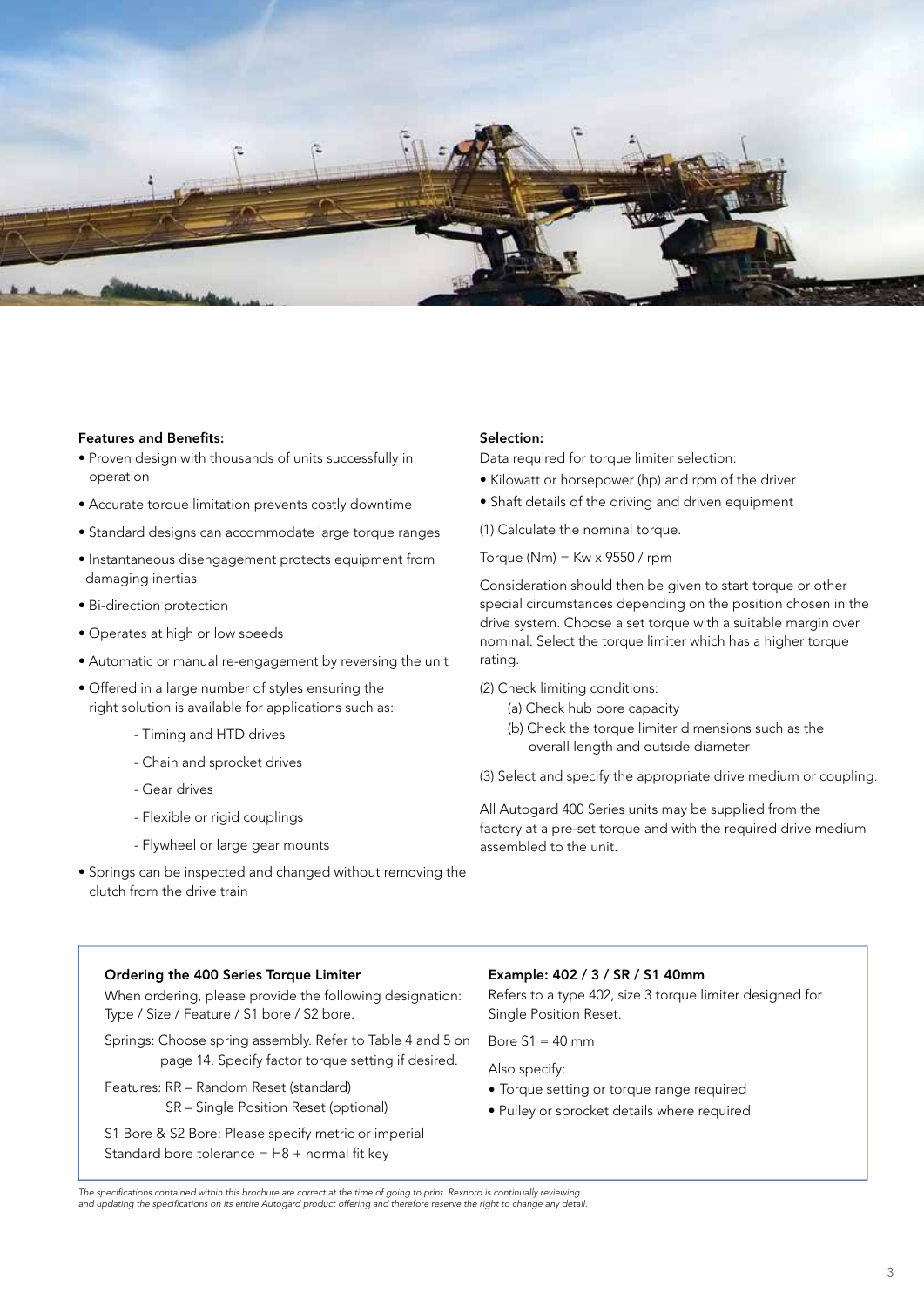### Applications

تحالية

Conveyors **Shredders** Reel Stands Billet Transfer Drives **Extruders** 

4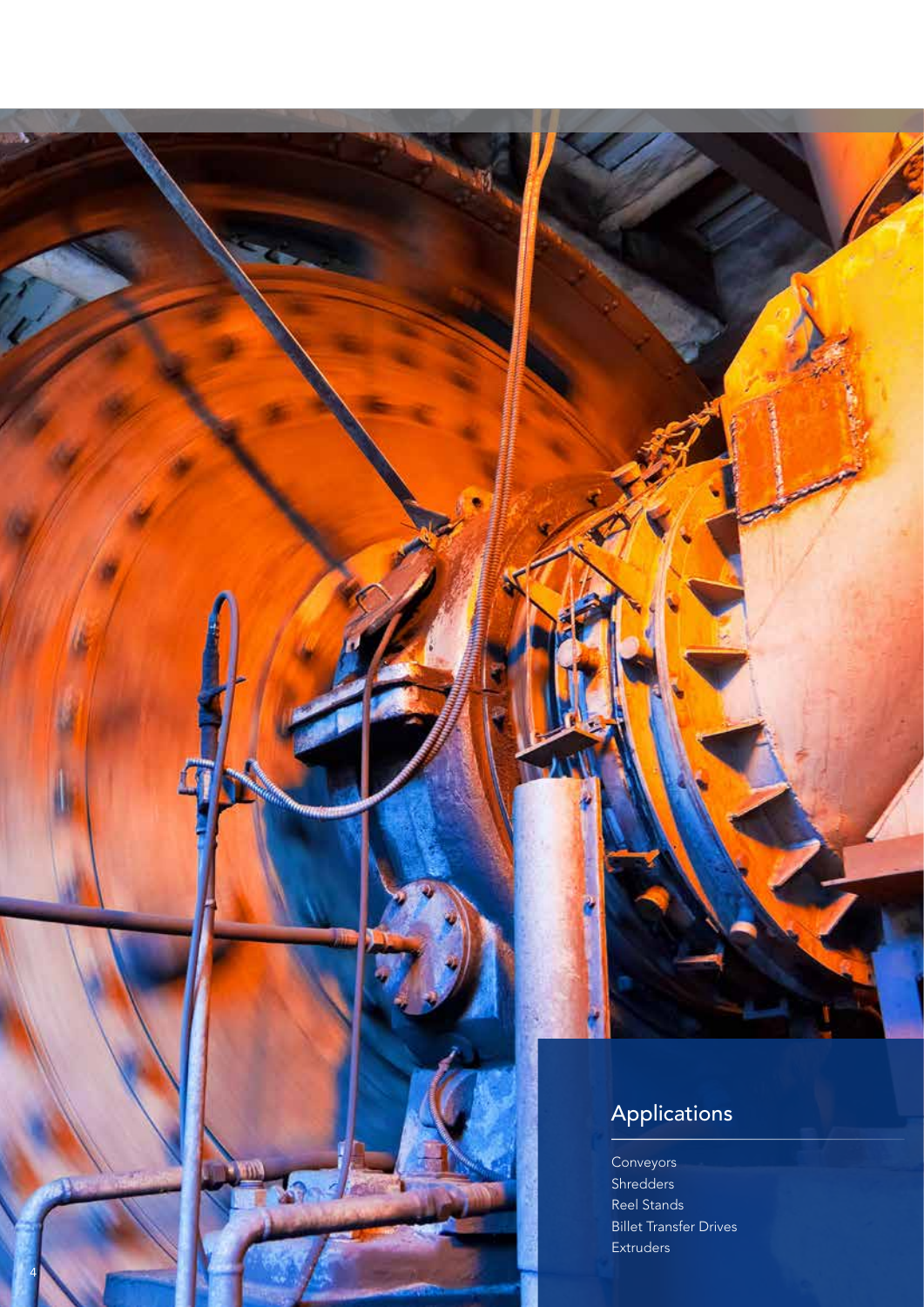### Model 402

Model 402 for use with sprockets, pulleys or gears. Supplied complete with bearing and a choice of mounting holes.



|                |                | Torque $\odot$          |                       |                         |                                     | Mass Moment of Inertia <sup>3</sup>       |
|----------------|----------------|-------------------------|-----------------------|-------------------------|-------------------------------------|-------------------------------------------|
| <b>Size</b>    | Min<br>Nm      | <b>Max</b><br><b>Nm</b> | Max Speed<br>rpm<br>➁ | Weight<br>Кg<br>$\odot$ | <b>Hub Side</b><br>Kgm <sup>2</sup> | <b>Flange Side</b><br>$K$ qm <sup>2</sup> |
| 1              | 3              | 28                      | 3600                  | 1.0                     | 0.0002                              | 0.0002                                    |
| 2              | $\overline{4}$ | 226                     | 3600                  | 5.2                     | 0.0036                              | 0.0041                                    |
| 3              | 27             | 678                     | 3600                  | 10.1                    | 0.013                               | 0.013                                     |
| $\overline{4}$ | 45             | 1130                    | 2000                  | 14.8                    | 0.024                               | 0.024                                     |
| 5              | 100            | 2542                    | 2000                  | 36.4                    | 0.118                               | 0.090                                     |
| 6              | 1100           | 5650                    | 1800                  | 55                      | 0.266                               | 0.170                                     |

 ${\mathbb D}$  For higher torque applications, consult Rexnord.

 $\mathfrak D$  Higher speeds may be allowed under certain conditions. Please consult Rexnord.

Weights and moments of inertia apply to max (S1) bores. 3

| Size           | Max<br>Bore S1<br>mm@ | D<br>mm | E.<br>mm | G<br>mm | mm                       | H KMax J<br>mm | mm<br>(3) | mm<br>᠗ |        | L Max M O Max P<br>mm mm | mm     | $\Omega$<br>mm | R<br>mm | S<br>mm | X <sub>1</sub><br>mm | Z1<br>mm | X <sub>2</sub><br>mm | X <sub>3</sub><br>mm                    | Z <sub>2</sub><br>mm |
|----------------|-----------------------|---------|----------|---------|--------------------------|----------------|-----------|---------|--------|--------------------------|--------|----------------|---------|---------|----------------------|----------|----------------------|-----------------------------------------|----------------------|
|                | 16                    | 62      | 55       | 25      | $\overline{\phantom{a}}$ | 33.5           | 14        | 83      | $\sim$ | -25                      | 30     | 35             | 38      |         |                      | $\sim$   |                      | $3 \times M3$ $3 \times \emptyset$ 4    | - 6                  |
| 2              | 28                    | 112     | 90       | 40      | $\overline{\phantom{a}}$ | 57             | 37        | 148     | $\sim$ | 44.5                     | 46     | 52             | 61      |         |                      | $\sim$   |                      | $3 \times M4$ $3 \times \emptyset5$     | - 9                  |
| 3              | 40                    | 146     | 120      | 55      | 4.76                     | 55             | 35        | 160     | 95     | 43                       | 63     | 75             | 80      | 114     | 7 x M10              | 15       |                      | $3 \times M6$ $3 \times \emptyset$      |                      |
| $\overline{4}$ | 50                    | 168     | 136      | 65      | 4.76                     | 100            | 36        | 212     | 122    | -84                      | 72     | 85             | 90      | 144     | 8 x M12              | - 15     |                      | $3 \times M8$ $3 \times \varnothing$ 10 | - 11                 |
| 5              | 75                    | 222     | 190      | 100     | 6.35                     | 134            | 56        | 284     | 155    | 116                      | 107.95 | 120            | 125     | 184     | 8 x M16              | - 23     | $4 \times M8$        | 4 × ø10 11                              |                      |
| 6 ③            | 100                   | 260     | 235      | 140 ©   |                          | 181            | 25        | 376     |        |                          |        |                |         |         |                      |          |                      |                                         |                      |

 ${\mathbb D}$  For max bores greater than 25mm, use rectangular parallel keys.

 $\mathcal D$  For size 6, the drive medium must be fitted with suitable bearings and fixing. Please specify or consult Rexnord for assistance.

 $\mathbb D$  For size 6, clearance is required for torque adjustment. See Table 1 page 12.

 $\mathfrak D$  Hub can be shortened to suit narrower drive media - please specify with order.

h6 tolerance. 5

|             |                          |    | Smallest Sprocket (No. of teeth — see $\odot$ ) |                          | <b>Smallest Diameter</b> |     |  |  |  |
|-------------|--------------------------|----|-------------------------------------------------|--------------------------|--------------------------|-----|--|--|--|
| <b>Size</b> | $3/8$ " pitch            |    | $1/2$ " pitch 5/8" pitch $3/4$ " pitch          |                          | 1" pitch                 | mm@ |  |  |  |
|             | 19                       | 15 | 13                                              | $\overline{\phantom{a}}$ |                          | 46  |  |  |  |
|             | 27                       | 21 | 17                                              | 15                       | 12                       | 70  |  |  |  |
|             | 34                       | 27 | 22                                              | 19                       | 15                       | 92  |  |  |  |
| 4           | $\overline{\phantom{a}}$ | 30 | 24                                              | 21                       | 17                       | 104 |  |  |  |
|             | $\overline{\phantom{a}}$ | 38 | 31                                              | 27                       |                          | 139 |  |  |  |
| 6 ③         |                          |    |                                                 |                          |                          |     |  |  |  |

 $\mathbb D$  B type sprocket recommended. For multiple sprockets, consult Rexnord.

 $\mathfrak D$  The diameter quoted is to the bottom of a V pulley groove or the ID of the flange on a timing pulley.

Please consult Rexnord for specifications. 3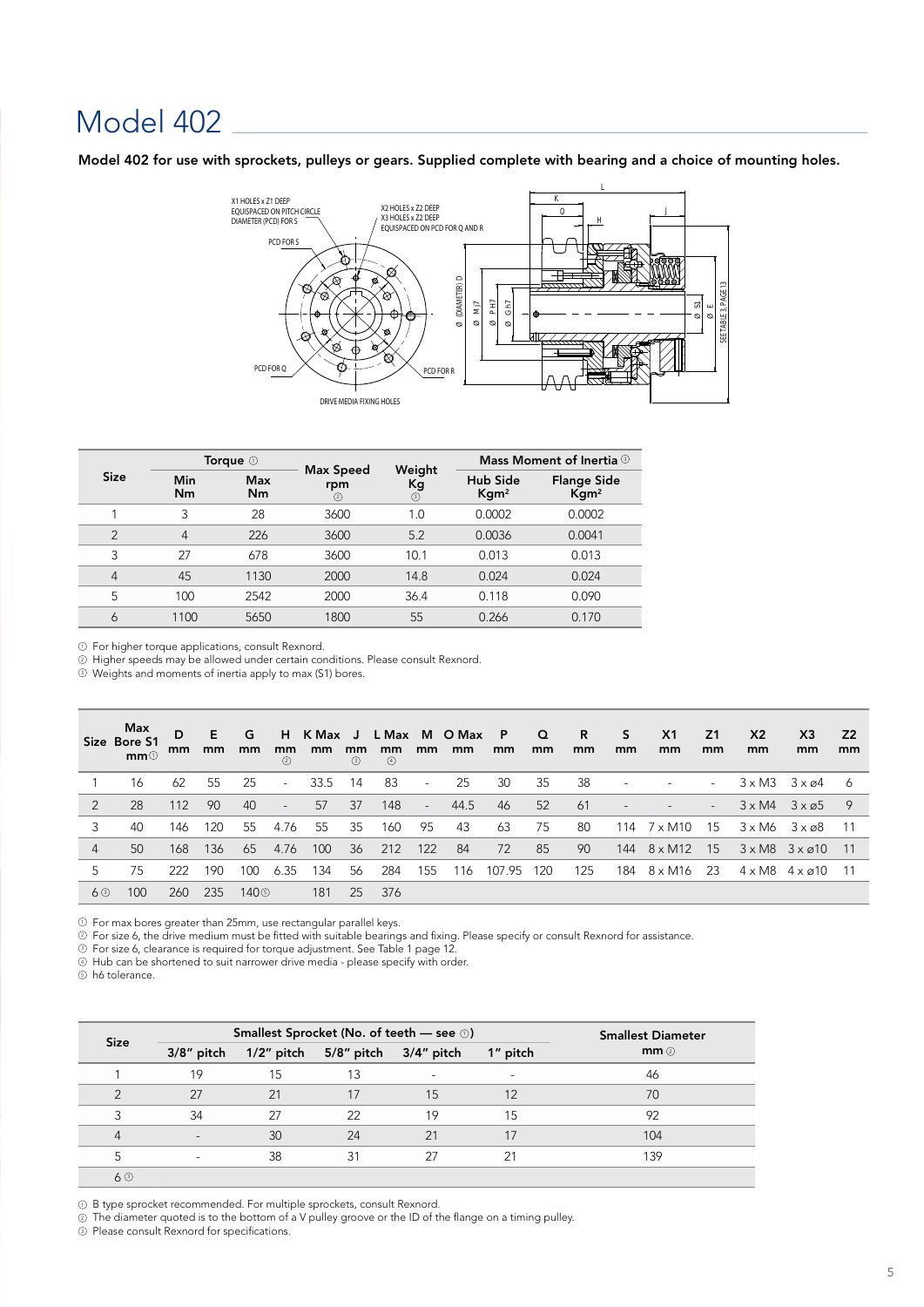### Model 403

403 General Purpose Model to accept customer-supplied couplings and drive media.



|                |                | Torque $\odot$   |                                 |                             |                                     | Mass Moment of Inertia MR <sup>2</sup> |
|----------------|----------------|------------------|---------------------------------|-----------------------------|-------------------------------------|----------------------------------------|
| <b>Size</b>    | Min<br>Nm      | Max<br><b>Nm</b> | Max Speed $\circledcirc$<br>rpm | Weight $\circledcirc$<br>kg | <b>Hub Side</b><br>kgm <sup>2</sup> | <b>Flange Side</b><br>kgm <sup>2</sup> |
| 1              | 3              | 28               | 3600                            | 0.9                         | 0.0002                              | 0.0002                                 |
| $\overline{2}$ | $\overline{4}$ | 226              | 3600                            | 5.0                         | 0.0035                              | 0.0041                                 |
| 3              | 27             | 678              | 3600                            | 9.8                         | 0.0130                              | 0.0130                                 |
| $\overline{4}$ | 45             | 1130             | 2000                            | 13                          | 0.0230                              | 0.0240                                 |
| 5              | 100            | 2542             | 2000                            | 32                          | 0.1080                              | 0.0900                                 |
| 6 4            | 1100           | 5650             | 1800                            | 47                          | 0.2580                              | 0.1500                                 |
| 7 ①            | 1500           | 11300            |                                 |                             |                                     |                                        |
| 8              | 3500           | 24860            |                                 |                             |                                     |                                        |

 $\mathfrak D$  For higher torque applications, consult Rexnord. 1

 Higher speeds may be allowed under certain conditions. Please consult Rexnord. 2

Weights and moments of inertia apply to max S1 bores. 3

Designs may vary for min torque, max speed, weight and mass moment of inertia specifications. Please specify or consult Rexnord for assistance. 4

| <b>Size</b>    | <b>Max Bore</b><br>S1 mm $\odot$ | D<br>mm | E<br>mm | H<br>mm | J<br>mm@ | mm  | M<br>mm | N<br>mm | $\boldsymbol{\mathsf{x}}$<br>qty x size | z<br>mm |
|----------------|----------------------------------|---------|---------|---------|----------|-----|---------|---------|-----------------------------------------|---------|
|                | 16                               | 62      | 55      | 1.59    | 22       | 59  | 30.2    | 41.275  | $5 \times M4$                           | 8       |
| $\overline{2}$ | 28                               | 112     | 90      | 4.76    | 45       | 108 | 75      | 92      | $6 \times M8$                           | 14      |
| 3              | 40                               | 146     | 120     | 4.76    | 45       | 114 | 95      | 114     | $7 \times M10$                          | 15      |
| $\overline{4}$ | 50                               | 168     | 136     | 4.76    | 46       | 121 | 122     | 144     | $8 \times M12$                          | 15      |
| $5^{\circ}$    | 75                               | 222     | 190     | 6.35    | 69       | 164 | 155     | 184     | $8 \times M16$                          | 23      |
| $6^\circ$      | 100                              | 260     | 235     |         | 25       | 218 |         |         |                                         |         |
| 7 <sup>o</sup> | 127                              | 311     | 283     |         | 26       | 245 |         |         |                                         |         |
| 8              | 152                              | 385     | 362     |         | 36       | 300 |         |         |                                         |         |

 $\odot$  For max bores greater than 25mm, use rectangular parallel keys. 1

 For sizes 6 and above, clearance is required for adjustment. 2

Mounting details may vary for H, M, N, X and Z. Please specify or consult Rexnord for assistance.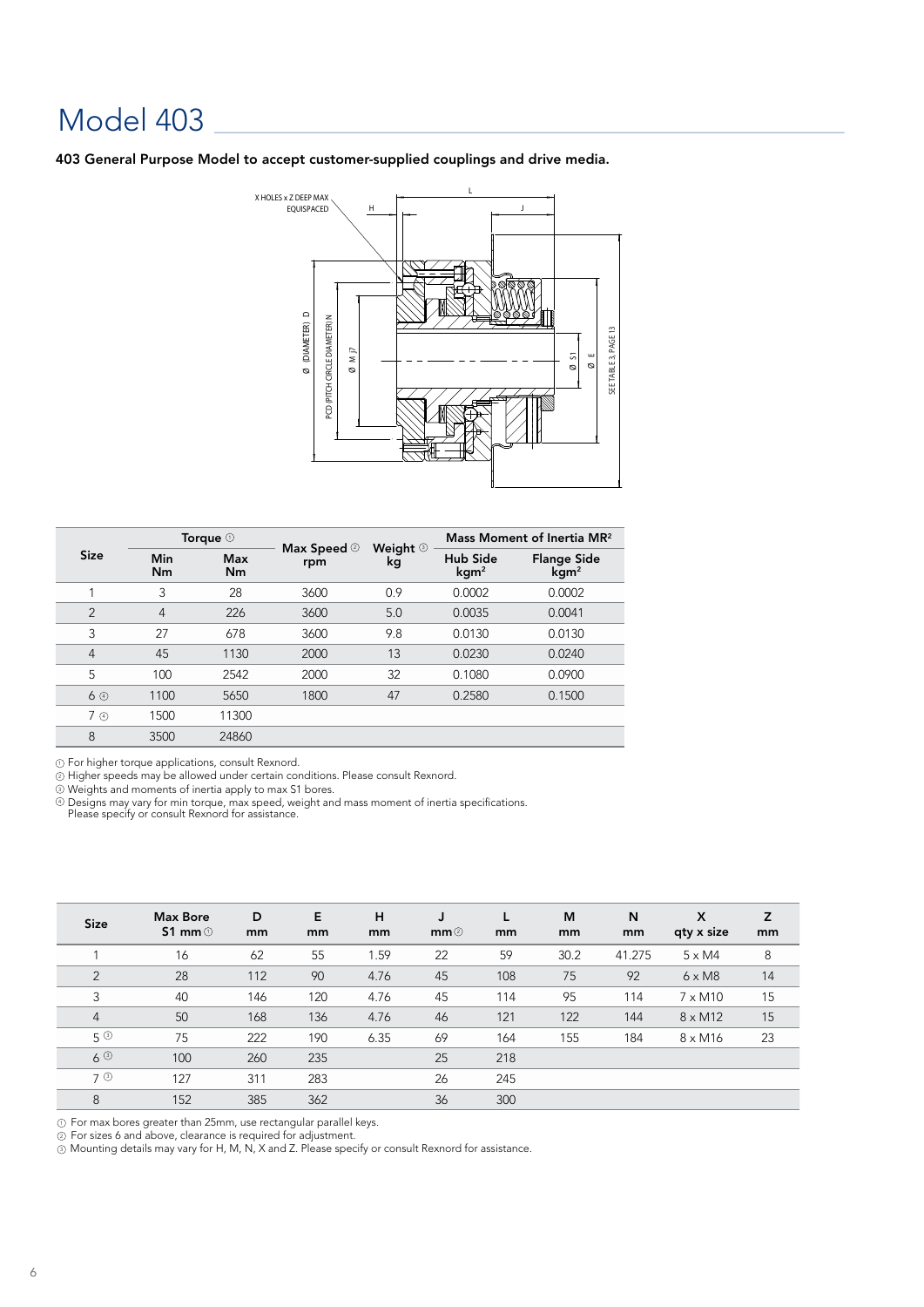### Model 405

405 Model includes Autoflex ES to accommodate angular and parallel offset misalignment or Autoflex EB for angular misalignment only.







Atex Compliance Available

| <b>Size</b>            |                  | Torque $\odot$ | <b>Max</b><br>Speed $\circledcirc$ | <b>Weight</b> © |                                         | <b>Mass Moment</b><br>of Inertia        | Max $\circledcirc$<br>Misalignment | Max<br><b>Parallel Offset</b> |
|------------------------|------------------|----------------|------------------------------------|-----------------|-----------------------------------------|-----------------------------------------|------------------------------------|-------------------------------|
|                        | Min<br><b>Nm</b> | Max<br>Nm      | rpm                                | kg              | S <sub>1</sub> side<br>kgm <sup>2</sup> | S <sub>2</sub> side<br>kgm <sup>2</sup> | $\triangle$ a<br>mm                | b<br>mm                       |
| 405-1/8HVII            | 3                | 28             | 3600                               | 1.5             | 0.0002                                  | 0.0012                                  | 0.7                                | 0.4                           |
| 405-2/35HVII           | $\overline{4}$   | 226            | 3600                               | 7.1             | 0.0035                                  | 0.0116                                  | 1.0                                | 0.5                           |
| 405-3/150HVII          | 27               | 678            | 3600                               | 16              | 0.013                                   | 0.073                                   | 1.5                                | 0.6                           |
| 405-4/150HVII          | 45               | 1130           | 2000                               | 20              | 0.023                                   | 0.086                                   | 1.5                                | 0.6                           |
| 405-5/480HVII          | 100              | 2542           | 2000                               | 50              | 0.108                                   | 0.211                                   | 2.0                                | 0.8                           |
| 405-6/880HVII          | 1100             | 5650           | 1800                               | 91              | 0.258                                   | 0.649                                   | 2.5                                | 0.9                           |
| 405-7 ⓒ                | 1500             | 11300          |                                    |                 |                                         |                                         |                                    |                               |
| $405-8$ $\circledcirc$ | 3500             | 24860          |                                    |                 |                                         |                                         |                                    |                               |

For higher torque applications, consult Rexnord.  $\odot$ 

Higher speeds may be allowed under certain conditions. Please consult Rexnord.<br>Weights and moments of inertia apply to max S1 and S2 bores with type EB couplings.<br>∆ a is the max allowable variation in the gap between flan  $\mathfrak{g}_\perp$   $\Delta$  a is the max allowable variation in the gap between flanges measured between points around the periphery. The total deviation from nominal due to axial and angular must not exceed  $\Delta$ 

Dimension "b" corresponds to 1/2 degree misalignment per coupling disc pack with minimum spacer length. For longer spacers, 5 consult Rexnord.

Please consult Rexnord for specifications. 6

| <b>Size</b>          | Max Bore<br>S1 mm $\odot$ | Max Bore<br>S <sub>2</sub> mm | a<br>(DBSE)<br>mm | D<br>mm | D <sub>1</sub><br>mm | D <sub>2</sub><br>mm | D <sub>3</sub><br>mm | L<br>mm | L1<br>mm@ | L <sub>2</sub><br>mm | L <sub>3</sub><br>mm | L4<br>mm | L <sub>5</sub><br>mm@ | L6<br>mm |
|----------------------|---------------------------|-------------------------------|-------------------|---------|----------------------|----------------------|----------------------|---------|-----------|----------------------|----------------------|----------|-----------------------|----------|
| 405-1/8HVII          | 16                        | 30                            | 7.4               | 80      | 44                   | 55                   | 62                   | 107     | 22        | 48                   | 23                   | 68       | 48                    | 32.5     |
| 405-2/35HVII         | 28                        | 50                            | 9.4               | 110     | 70                   | 90                   | 112                  | 169     | 44        | 88                   | 33                   | 123.4    | 58                    | 46       |
| 405-3/150HVII        | 40                        | 90                            | 8.9               | 170     | 123                  | 120                  | 146                  | 204     | 45        | 94                   | 59                   | 120      | 66.5                  | 74.6     |
| 405-4/150HVII        | 50                        | 90                            | 8.9               | 170     | 123                  | 136                  | 168                  | 210     | 46        | 100                  | 59                   | 127      | 66.5                  | 73.5     |
| 405-5/480HVII        | 75                        | 110                           | 15                | 230     | 150                  | 190                  | 222                  | 284     | 69        | 131                  | 75                   | 189      | 109                   | 95       |
| 405-6/880HVII        | 100                       | 137                           | 16.5              | 282     | 188                  | 235                  | 260                  | 370     | 25        | 156                  | 96                   | 234      | 128                   | 120      |
| 405-7 4              |                           |                               |                   |         |                      |                      |                      |         |           |                      |                      |          |                       |          |
| 405-8 <sup>(4)</sup> |                           |                               |                   |         |                      |                      |                      |         |           |                      |                      |          |                       |          |

For max bores greater than 25mm, use rectangular parallel keys.

 $\mathcal V\,$  For max bores greater than 25mm, use rectangular parallel keys.<br>� For size 6 and above, clearance is required for adjusting bolt, consult Rexnord. 2

 $^{\rm 3)}$  L5 dimension is the minimum length. Longer spacers are available, consult Rexnord.

 $9$  Please consult Rexnord for specifications.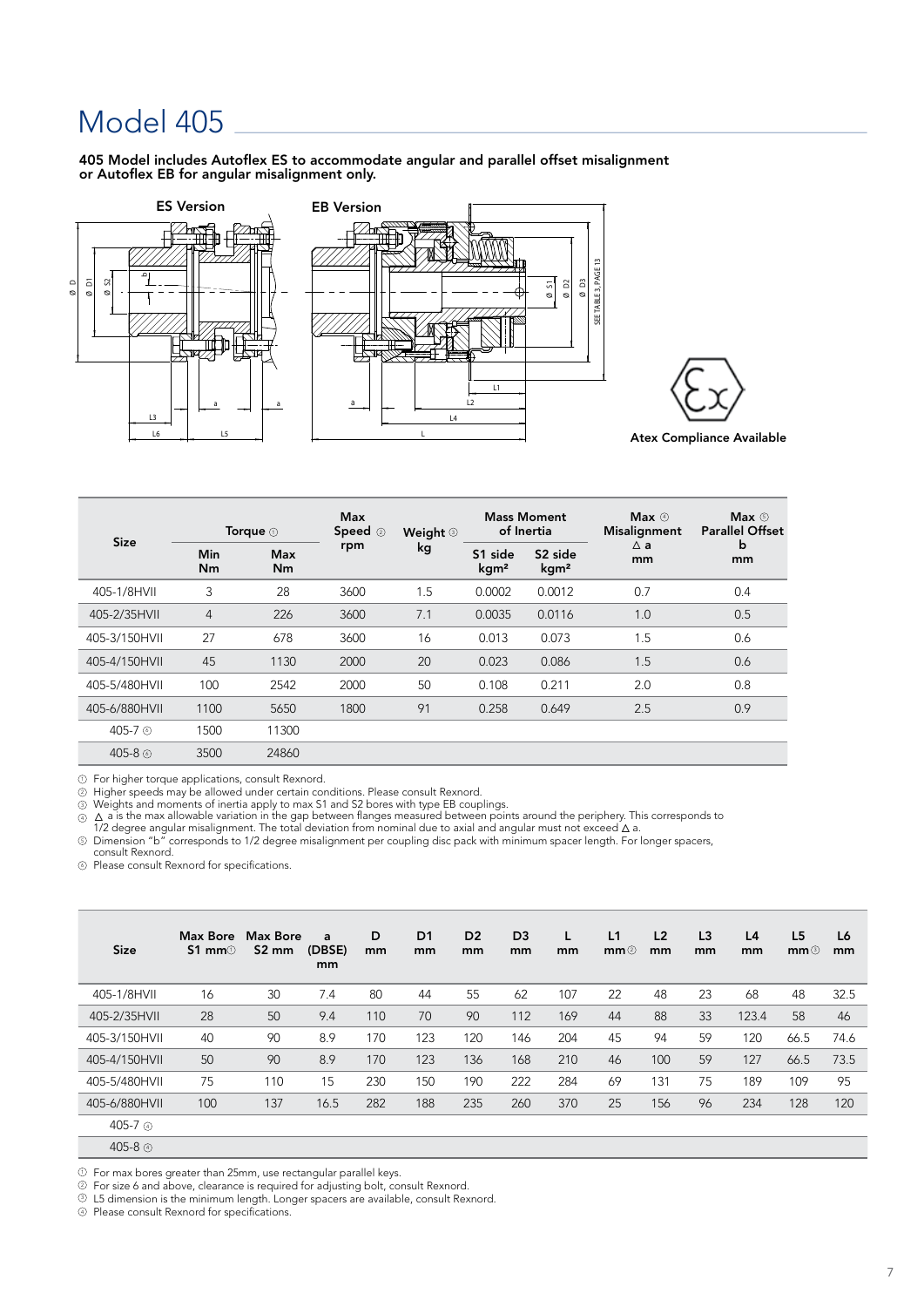### Model 406N

406N Model includes a flexible coupling that is torsionally resilient and accommodates angular, parallel and axial misalignment.





 $\mathbb D$  See Figure 2 and Table 3 on page 13 for dimensions and movement on disengagement.

| <b>Size</b> |       | Torque $\odot$   | Max@              | Weight $@$   |      | <b>Mass Moment</b><br>of Inertia | Max Axial                               | <b>Max Parallel</b>       | <b>Max Angular</b> |                         |
|-------------|-------|------------------|-------------------|--------------|------|----------------------------------|-----------------------------------------|---------------------------|--------------------|-------------------------|
|             |       | <b>Min</b><br>Nm | Max@<br><b>Nm</b> | Speed<br>rpm | kg   | S1 side<br>kgm <sup>2</sup>      | S <sub>2</sub> side<br>kgm <sup>2</sup> | <b>Misalignment</b><br>mm | Misalignment<br>mm | Misalignment<br>degrees |
|             | 1/68  | 3                | 28                | 3600         | 1.4  | 0.0002                           | 0.0005                                  | 3                         | 0.11               | 0.1                     |
|             | 2/125 | $\overline{4}$   | 226               | 3600         | 9.8  | 0.0035                           | 0.0136                                  | 3                         | 0.21               | 0.1                     |
|             | 3/160 | 27               | 678               | 3000         | 16.4 | 0.0126                           | 0.0343                                  | $\overline{4}$            | 0.27               | 0.1                     |
|             | 4/200 | 45               | 1130              | 2000         | 27.2 | 0.0230                           | 0.091                                   | $\overline{4}$            | 0.34               | 0.1                     |
|             | 5/250 | 100              | 2542              | 2000         | 54   | 0.1080                           | 0.2781                                  | 5                         | 0.42               | 0.1                     |
|             | 6/315 | 1100             | 5650              | 1800         | 92   | 0.2581                           | 0.7203                                  | 5                         | 0.52               | 0.1                     |
|             | 7 G   | 1500             | 11300             |              |      |                                  |                                         |                           |                    |                         |
|             | - -   | $\cdots$         | -----             |              |      |                                  |                                         |                           |                    |                         |

8 3500 24860  $8^\circledR$ 

Larger sizes are available. For higher torque applications, consult Rexnord. 1

See spring selection on page 14 for torque range with specific springs.

Higher speeds may be allowed under certain conditions. Please consult Rexnord.

<sub>3</sub>) Higher speeds may be allowed under certain conditions. Please<br>9) Weights and moments of inertia apply to max S1 and S2 bores. 4

Please consult Rexnord for assistance on specifications for these sizes. 5

|                | Max Bore S1<br>$mm \odot$ | Bore S <sub>2</sub>      |                            | D   | E   | J ② | K  | L   | M   | N   | R   | <b>T1</b> | T <sub>2</sub> | Gap between hub &<br>adapter |                  |
|----------------|---------------------------|--------------------------|----------------------------|-----|-----|-----|----|-----|-----|-----|-----|-----------|----------------|------------------------------|------------------|
| <b>Size</b>    |                           | Min<br>$mm$ $\odot$      | <b>Max</b><br>$mm$ $\odot$ | mm  | mm  | mm  | mm | mm  | mm  | mm  | mm  | mm        | mm             | Min<br>mm                    | <b>Max</b><br>mm |
| 1/68           | 16                        | $\sim$                   | 24                         | 62  | 55  | 22  | ٠  | 88  | ٠   | 59  | 68  | 59        | 20             | 2                            | 4                |
| 2/125          | 28                        | $\overline{\phantom{a}}$ | 55                         | 112 | 90  | 44  | 19 | 179 | 90  | 67  | 125 | 108       | 50             | 2                            | $\overline{4}$   |
| 3/160          | 40                        | $\sim$                   | 65                         | 146 | 120 | 45  | 21 | 204 | 108 | 115 | 160 | 114       | 60             | 2                            | 6                |
| 4/200          | 50                        | $\overline{\phantom{a}}$ | 85                         | 168 | 136 | 46  | 33 | 232 | 140 | 121 | 200 | 121       | 80             | 2                            | 6                |
| 5/250          | 75                        | 46                       | 100                        | 222 | 190 | 69  | 40 | 305 | 165 | 164 | 250 | 164       | 100            | 3                            | 8                |
| 6/315          | 100                       | 90                       | 120                        | 260 | 235 | 79  | 55 | 357 | 200 | 217 | 315 | 218       | 125            | 3                            | 8                |
| 7 <sup>a</sup> |                           |                          |                            |     |     |     |    |     |     |     |     |           |                |                              |                  |

8 4

 $D$  Bores are furnished for clearance fit unless otherwise specified by customer.

For size 6 and above, clearance is required for adjustment, consult Rexnord. Smaller bores may be available under certain conditions. Please consult Rexnord. 2 3

 $\mathfrak D$  Please consult Rexnord for assistance on specifications for these sizes.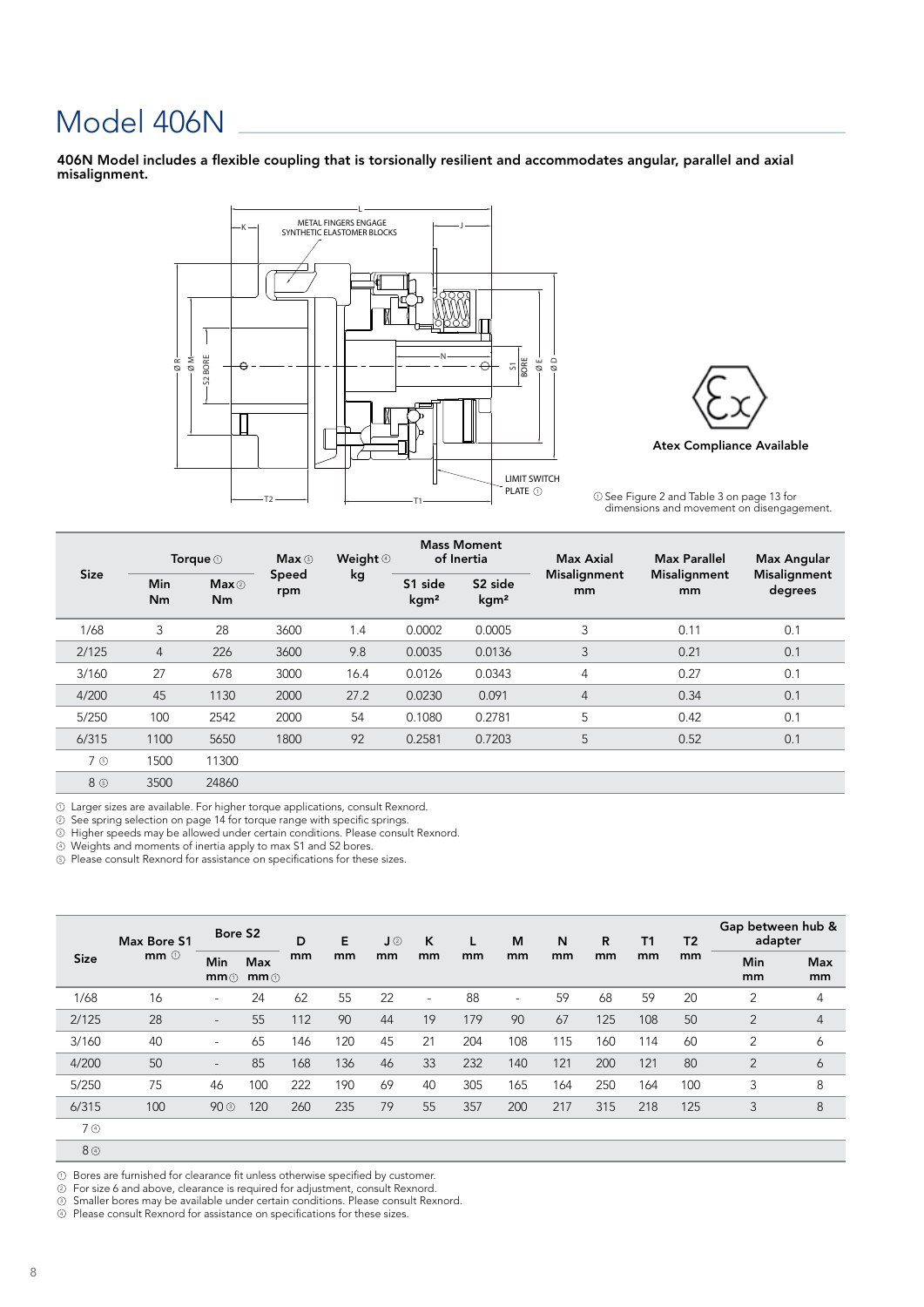### Model 406W

406W Model includes Wrapflex® torsionally soft coupling to accommodate angular and parallel offset misalignment.



For the "R" dimension information please see Wrapflex catalogue (491-110)

Atex Compliance Available

S1 Ø E Ø D  $_{\odot}^{\pm}$ 

| <b>Size</b> |                   | <b>Torque</b>     | Max. $\odot$        | Max.<br><b>Misalignment</b> | Max.<br><b>Misalignment</b> | Max.<br><b>Misalignment</b> | Weight $@$ | <b>Mass Moment of</b> | Inertia MR <sup>2</sup> $^\circledR$ |
|-------------|-------------------|-------------------|---------------------|-----------------------------|-----------------------------|-----------------------------|------------|-----------------------|--------------------------------------|
|             | Min.<br><b>Nm</b> | Max.<br><b>Nm</b> | <b>Speed</b><br>rpm | <b>Axial</b><br>$\pm$ mm    | <b>Parallel</b><br>mm       | Angular<br>degrees          | kg         | S1 Side<br>$kq-m^2$   | S <sub>2</sub> Side<br>$kg-m2$       |
| 1/5R        | 3                 | 28                | 3600                | 0,20                        | 1,0                         | 1,00                        | 1,6        | 0.00039               | 0,00060                              |
| 2/30R       | $\overline{4}$    | 226               | 3600                | 0,20                        | 2,0                         | 1,00                        | 9          | 0.0037                | 0,013                                |
| 3/40R       | 27                | 678               | 3600                | 0,48                        | 2,0                         | 1,00                        | 16         | 0.013                 | 0,038                                |
| 4/50R       | 45                | 1130              | 2000                | 0,48                        | 2,0                         | 1,00                        | 30         | 0,023                 | 0,12                                 |
| 5/60R       | 100               | 2542              | 2000                | 0,51                        | 2,0                         | 1,00                        | 58         | 0,12                  | 0,35                                 |
| 6/70R       | 1100              | 5560              | 1800                | 0,48                        | 2,0                         | 1,00                        | 105        | 0,27                  | 0,88                                 |
| 7/80R       | 1500              | 11300             | 1700                | 0,64                        | 2,0                         | 1,00                        | 150        | 0,70                  | 1,7                                  |

 $0$  Higher speeds may be allowed under certain conditions. Please consult Rexnord.

<sup>2</sup> Weights and moments of inertia apply to maximum S1 and S2 bores.

| Size $0$ | <b>Max Bore</b><br>S1 mm | <b>Max Bore</b><br>S <sub>2</sub> mm | в<br>mm | D<br>mm | Е<br>mm | F<br>mm | н<br>mm | mm | К<br>mm | mm  | M<br>mm | N<br>mm | P<br>mm | T1<br>mm | T <sub>2</sub><br>mm |
|----------|--------------------------|--------------------------------------|---------|---------|---------|---------|---------|----|---------|-----|---------|---------|---------|----------|----------------------|
| 1/5R     | 16                       | 38                                   | 76      | 62      | 56      | 80      | 110     | 22 | 20      | 106 | 64      | 60      | 2       | 59       | 26                   |
| 2/30R    | 28                       | 65                                   | 147     | 111     | 87      | 153     | 140     | 45 | 46      | 203 | 118     | 105     | 2       | 108      | 58                   |
| 3/40R    | 40                       | 85                                   | 182     | 146     | 120     | 190     | 184     | 45 | 54      | 231 | 150     | 30      | 5       | 114      | 67                   |
| 4/50R    | 50                       | 105                                  | 231     | 167     | 137     | 239     | 203     | 46 | 59      | 261 | 190     | 178     | 5       | 121      | 77                   |
| 5/60R    | 75                       | 135                                  | 267     | 222     | 191     | 278     | 279     | 69 | 75      | 339 | 228     | 210     | 5       | 164      | 100                  |
| 6/70R    | 100                      | 160                                  | 310     | 263     | 233     | 321     | 305     | 25 | 90      | 394 | 270     | 251     | 5       | 217      | 120                  |
| 7/80R    | 127                      | 190                                  | 370     | 318     | 283     | 381     | 387     | 28 | 102     | 457 | 328     | 270     | 6       | 245      | 140                  |

 $\overline{10}$  For size 6 and above, clearance is required for adjustment. Please consult Rexnord.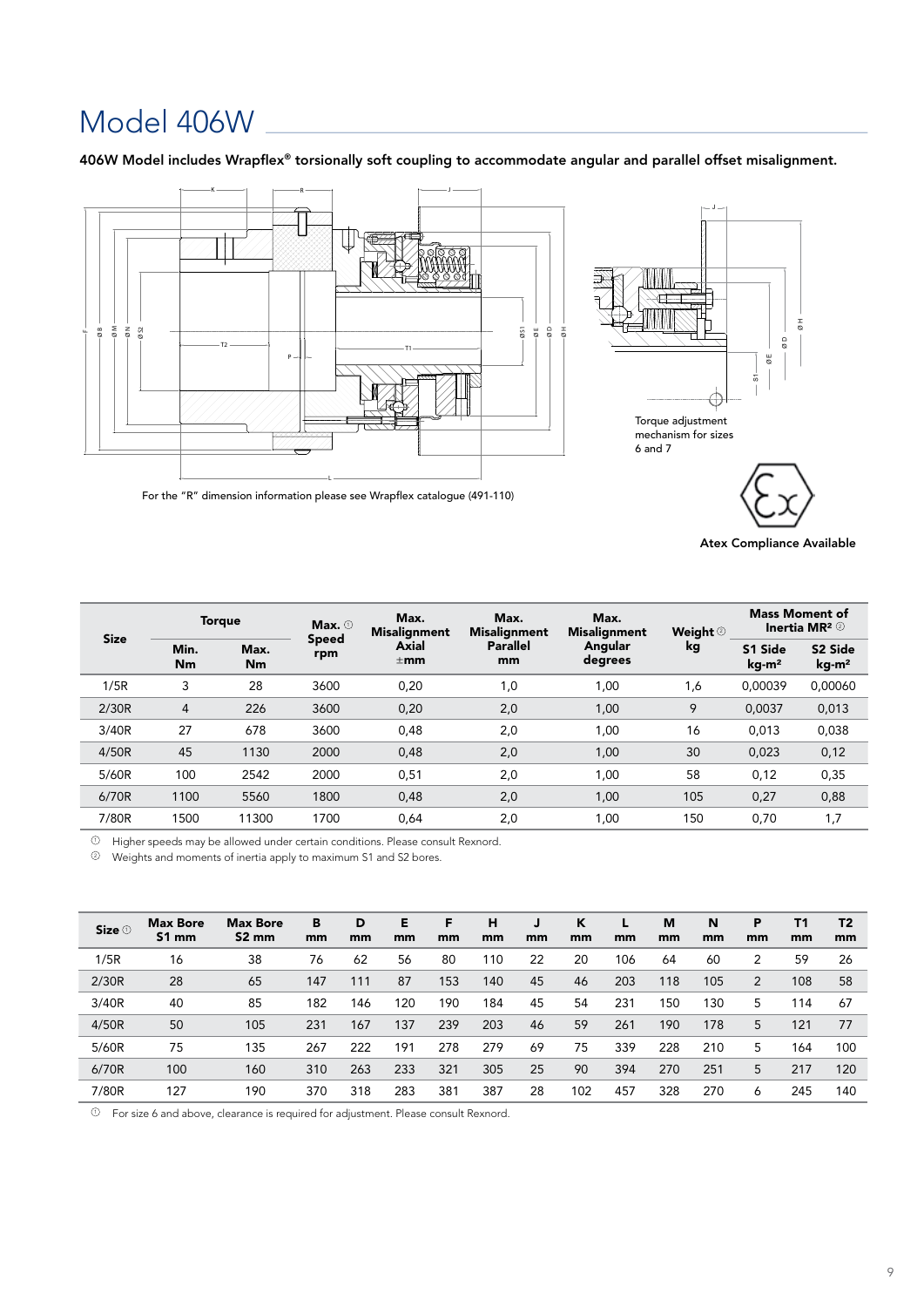### Model 409 SB

Model 409 is for use with applications requiring relatively large "blind" bore and light torque setting. The drive sprocket or pulley will normally be mounted by the factory. However, customer may mount if desired.



See Figure 2 and Table 3 on page 13 for dimensions and movement on disengagement. 1

| Ø (DIAMTER) P<br>$\circ$<br>S1BORE<br>$\circ$<br>ÓΕ.<br>Q2 NUMBER & SIZE<br>OF PIN HOLES<br>ON P DIAMETER (BOLT CIRCLE) BC<br><b>LIMIT SWITCH</b><br>$PLATE$ $\odot$<br>13 See Figure 2 and Table 3 on page 13<br>dimensions and movement on diseng |                                                                                                 |                        |      |                                 |          |              |                              |                               |                                        |              |  |
|-----------------------------------------------------------------------------------------------------------------------------------------------------------------------------------------------------------------------------------------------------|-------------------------------------------------------------------------------------------------|------------------------|------|---------------------------------|----------|--------------|------------------------------|-------------------------------|----------------------------------------|--------------|--|
|                                                                                                                                                                                                                                                     |                                                                                                 | Torque <sup>1</sup>    |      |                                 |          |              |                              | <b>Mass Moment of Inertia</b> |                                        |              |  |
| <b>Size</b>                                                                                                                                                                                                                                         |                                                                                                 | Min<br>Max<br>Nm<br>Nm |      | Max Speed $\circledcirc$<br>rpm |          | Weight<br>Kg | Hub side<br>Kgm <sup>2</sup> |                               | <b>Flange Side</b><br>Kgm <sup>2</sup> |              |  |
| $\mathbf{1}$                                                                                                                                                                                                                                        | 3                                                                                               |                        | 28   | 3,600                           |          | 5.5          |                              | 0.0003                        | 0.0003                                 |              |  |
| 2                                                                                                                                                                                                                                                   | 4                                                                                               |                        | 226  | 3,600                           |          | 26.5         |                              | 0.0040                        |                                        | 0.0040       |  |
| 3                                                                                                                                                                                                                                                   | 27                                                                                              |                        | 678  | 3,600                           |          | 55.1         |                              | 0.0130                        | 0.0130                                 |              |  |
| 4                                                                                                                                                                                                                                                   | 45                                                                                              |                        | 1130 | 1,800                           |          | 77.2         |                              | 0.0230<br>0.0240              |                                        |              |  |
| 5                                                                                                                                                                                                                                                   | 100                                                                                             |                        | 2542 | 1,800                           |          | 176.4        |                              | 0.1083                        |                                        | 0.0907       |  |
| <b>Size</b>                                                                                                                                                                                                                                         | 2 Higher speeds may be allowed under certain conditions. Please consult Rexnord.<br>Max Bore S1 | D                      | E    | G                               | J        | K            | L                            | N                             | P                                      | $Q1$ $\odot$ |  |
|                                                                                                                                                                                                                                                     | mm                                                                                              | mm                     | mm   | mm                              | mm       | mm           | mm                           | mm                            | mm                                     | mm           |  |
| 1                                                                                                                                                                                                                                                   | 29                                                                                              | 62                     | 56   | 38                              | 14       | 44           | 94                           | 51                            | 49                                     | $8 - 32$     |  |
| $\overline{2}$                                                                                                                                                                                                                                      | 41                                                                                              | 111                    | 87   | 57                              | 38       | 57           | 148                          | 65                            | 76                                     | $10 - 24$    |  |
| 3                                                                                                                                                                                                                                                   | 54                                                                                              | 146                    | 120  | 76                              | 38       | 84           | 181                          | 90                            | 98                                     | $1/4 - 20$   |  |
| 4                                                                                                                                                                                                                                                   | 79                                                                                              | 167                    | 137  | 105                             | 38<br>56 | 125<br>164   | 232<br>303                   | 127                           | 127<br>165                             | $5/16 - 18$  |  |
| 5                                                                                                                                                                                                                                                   | 102                                                                                             | 222                    | 191  | 140                             |          |              |                              | 165                           |                                        | $3/8 - 16$   |  |

| <b>Size</b>    | Max Bore S1 | D   | E   | G   |    | K   |     | N   | P   | $Q1$ $\odot$ | $Q2$ $\odot$ |
|----------------|-------------|-----|-----|-----|----|-----|-----|-----|-----|--------------|--------------|
|                | mm          | mm  | mm  | mm  | mm | mm  | mm  | mm  | mm  | mm           | mm           |
|                | 29          | 62  | 56  | 38  | 14 | 44  | 94  | 51  | 49  | $8 - 32$     | 0.187        |
| $\mathfrak{D}$ | 41          | 111 | 87  | 57  | 38 | 57  | 148 | 65  | 76  | $10 - 24$    | 0.187        |
| 3              | 54          | 146 | 120 | 76  | 38 | 84  | 181 | 90  | 98  | $1/4 - 20$   | 0.250        |
| $\overline{4}$ | 79          | 167 | 137 | 105 | 38 | 125 | 232 | 127 | 127 | $5/16 - 18$  | 0.312        |
|                | 102         | 222 | 191 | 140 | 56 | 164 | 303 | 165 | 165 | $3/8 - 16$   | 0.375        |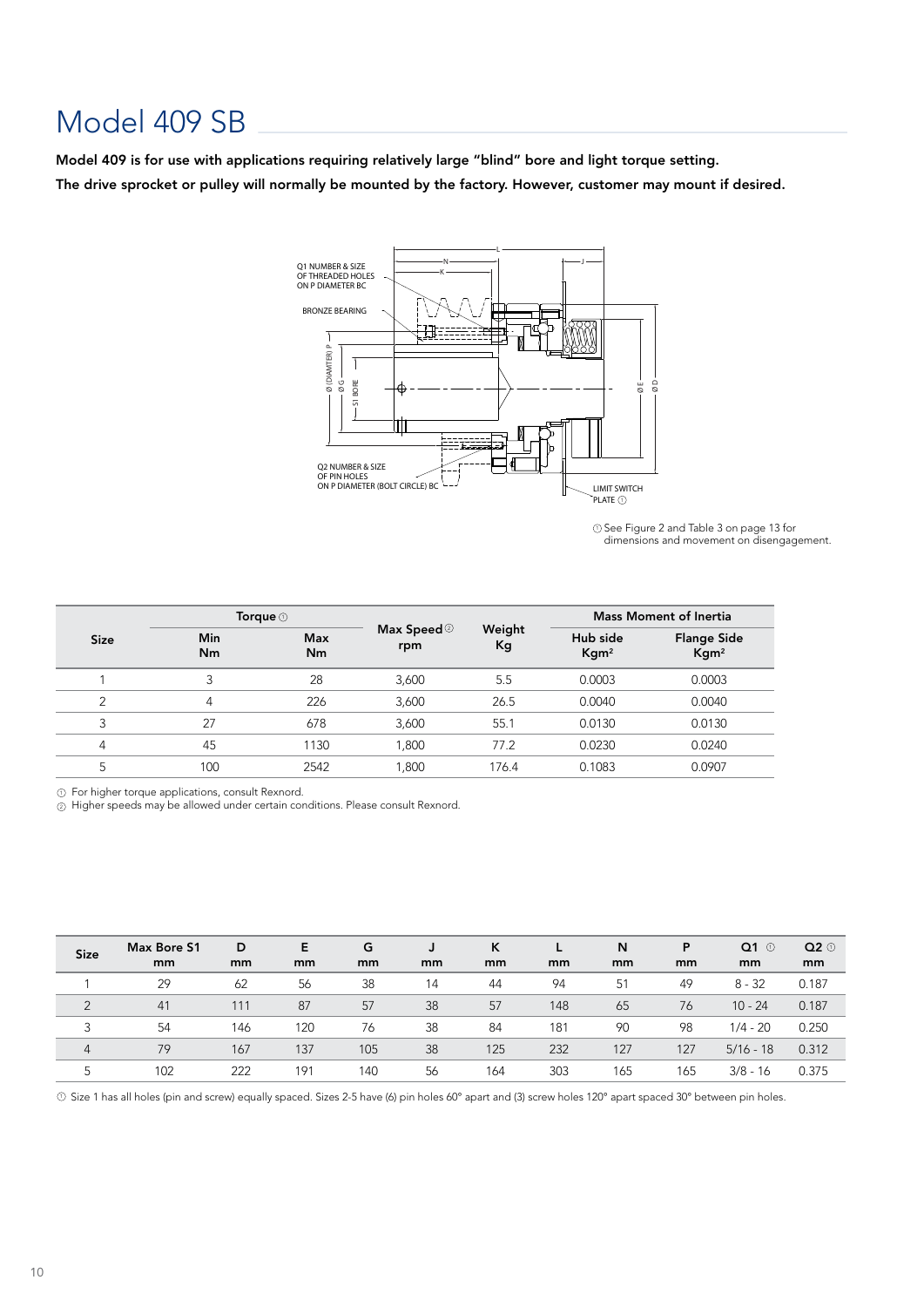### Additional Models and Special Designs



Special design Complete with a custom gear



Model 404 A rigid coupling style used when the attached unit is self aligning



Special design Air actuated and comes with a flexible coupling and a Monitorq torque monitoring system



Special design Complete with large pulley and brake

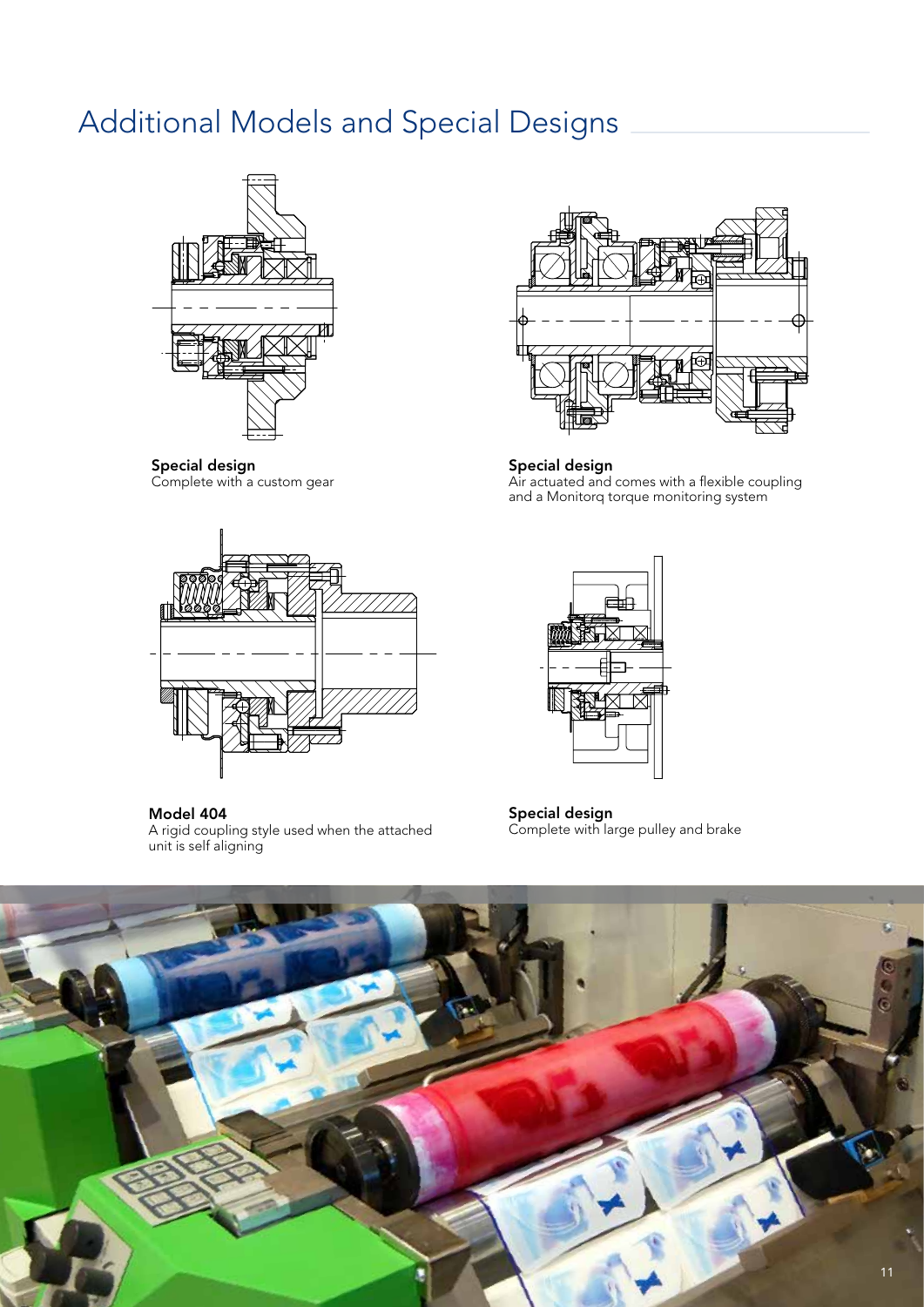### Torque Limiter Accessories





Standard Springs

The torque carrying capacity of the 400 Series Torque Limiter can be varied by the position of the adjusting nut and the number and configuration of the springs supplied.

Coil springs are offered on sizes 1 to 5 and can vary in the number and length to provide an optimum range of torque settings. The larger size torque limiters utilize disc spring

stacks which can be varied in thickness to provide a range of torque settings. The actual torque setting of a unit is directly related to the gap 'Y' — refer to Table 1. Consult Rexnord for details on quantities and configurations for the spring assemblies offered on each size.

#### Table 1

| Size                 |                   |     |               |                                     | -5   |      |      |      |
|----------------------|-------------------|-----|---------------|-------------------------------------|------|------|------|------|
| Min Gap 'Y' mm       | 1.9               | 5.1 | 5.1 5.1       |                                     | 10.2 | 26.7 | 29.2 | 52.1 |
| Clearance $\odot$ mm | <b>Contractor</b> |     | $\sim$ $\sim$ | and the contract of the contract of |      | 9.5  | 12.7 | 254  |
|                      |                   |     |               |                                     |      |      |      |      |

<sup>1</sup> Not available for size 1 through 5.

#### **Torque Adiustment**

The 400 Series Torque Limiter can be shipped from the factory with the torque setting specified at the time of the order or furnished unset for adjustment at the time of installation. It should be noted that in the event that the torque ranges are not specified, Rexnord will supply the torque limiter with a spring arrangement to provide the maximum rating for the size ordered.

Sizes 1 to 5 are furnished with a calibration spacer that prevents adjustment beyond the maximum torque rating of the unit. If factory setting is required, a spacer can be furnished to prevent adjustment to a higher value than that set at the factory. Standard units are not supplied with the spacer, which must be requested at the time the order is placed. The spacer must be removed to allow tightening of the adjustment nut to achieve a higher torque value. On sizes 6 and larger, positioning spacers are provided to prevent torque adjustment. If removed to make an adjustment, they must be replaced to assure proper operation.

In some cases the exact torque setting requirements are difficult to calculate with a reasonable degree of accuracy; therefore, the recommended installation procedure would be to try to start the drive with a low torque setting, progressively tightening the adjusting nut until the unit will start and drive the mechanism without disengaging under normal conditions. Before attempting to turn the adjusting nut, ensure that the locking set screw is loosened and for sizes 6 and above, the locking key is removed. Replace keys and tighten setscrew after final adjustment.

### Caution: Do not tighten the adjusting nut so that the springs are compressed beyond their minimum

operating length (Min gap "Y" size, Table 1), or the springs will not allow sufficient movement of the slide plate to let the balls leave their seats during an overload. Damage to the machinery or to the Autogard Torque Limiter will result. It is important that our product is used in the correct manner and that adjustments and setting in relation to a particular function follow recommended procedures.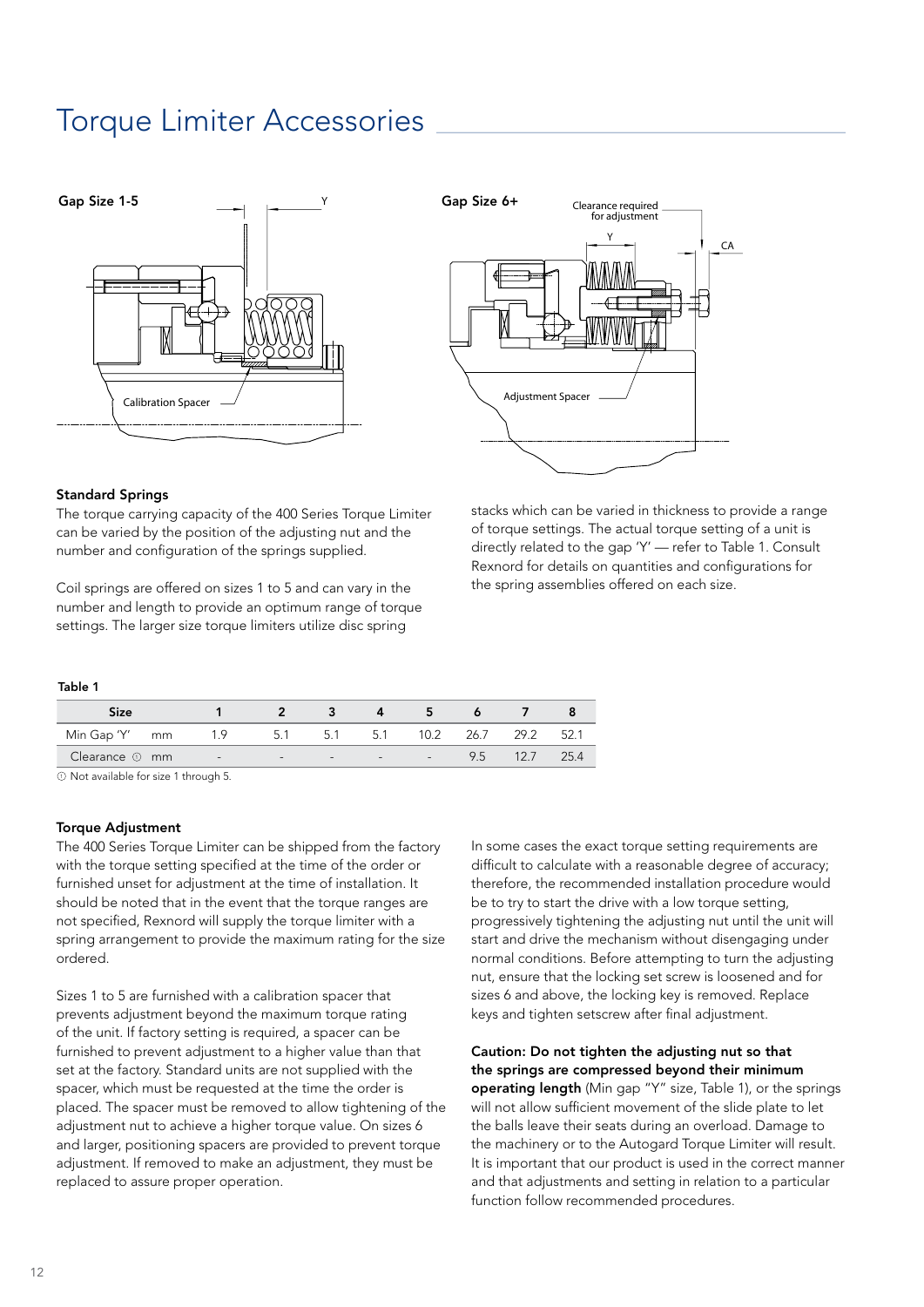### Torque Limiter Engineering Information

### Covers

Covers are not usually required for reasonably clean factory installations. For protection against moderately dusty or dirty environments, the Autogard unit can be furnished with a dust resistant cover as shown in Figure 1 and Table 2. The dust cover incorporates a limit switch plate as shown.





### Limit Switch Plates

The Autogard 400 Series is designed to run freely upon disengagement. However, it is still critical to shut down the drive immediately when disengagement occurs to avoid premature wear of the torque limiter. The recommended method of shutting down the drive is through the use of a customer supplied mechanical limit switch or proximity sensor shown in Figure 2 using the dimensions in Table 3. However, it is preferable to use the slide plate movement on disengagement to operate a limit switch, which switches off the main drive and/or sounds an alarm.

The limit switch may be operated by a limit switch operating plate fitted to the slide plate or by the cover. In some circumstances a limit switch may be operated directly by the slide plate.

Figure 2 and Table 3 give details of the limit switch plate and the movement on disengagement.

### Table 2

|               | <b>Dimensions</b> |           |     |                 |
|---------------|-------------------|-----------|-----|-----------------|
| <b>Size</b>   | <b>DC</b>         | <b>EC</b> | FC. | <b>Material</b> |
|               | mm                | mm        | mm  |                 |
| 1             | N/A               | N/A       | 110 | steel           |
| $\mathcal{P}$ | 120               | 94        | 140 | steel           |
| 3             | 155               | 130       | 184 | steel           |
| 4             | 175               | 145       | 203 | steel           |
| 5             | 230               | 198       | 279 | steel           |



### Protective Finish

The standard protective finish applied to Autogard Torque Limiters is manganese phosphate plus oil dip. This treatment provides a high level of protection with good corrosion resistance and is suitable for most environments. Other finishes can be applied for situations where exceptional environments necessitate high levels of protection — consult Rexnord.

#### Maintenance

The Autogard 400 Series Torque Limiter normally uses needle thrust bearings and self-lubricating journal bearings. Both needle bearings and drive balls are packed with grease at assembly. The frequency of maintenance will depend on the operating environment and number of trips, but once every 2,000 operating hours should be adequate in most applications. The amount of maintenance required is dependent upon the operating conditions and should be maintained at least as frequently as the adjacent drive components. In adverse conditions, consult Rexnord.

#### General Safety

Autogard Torque Limiters are reliable units, built to high standards of workmanship. Similar to all mechanical devices, each application must be considered on its own merits with reference to safety (i.e., lifting equipment, explosive conditions, etc). As rotating components, adequate guarding must be provided, in accordance with local codes. The intended use of torque limiters is for the protection of industrial machinery and should not be regarded as human safety devices. Rexnord staff are always available to discuss particular applications.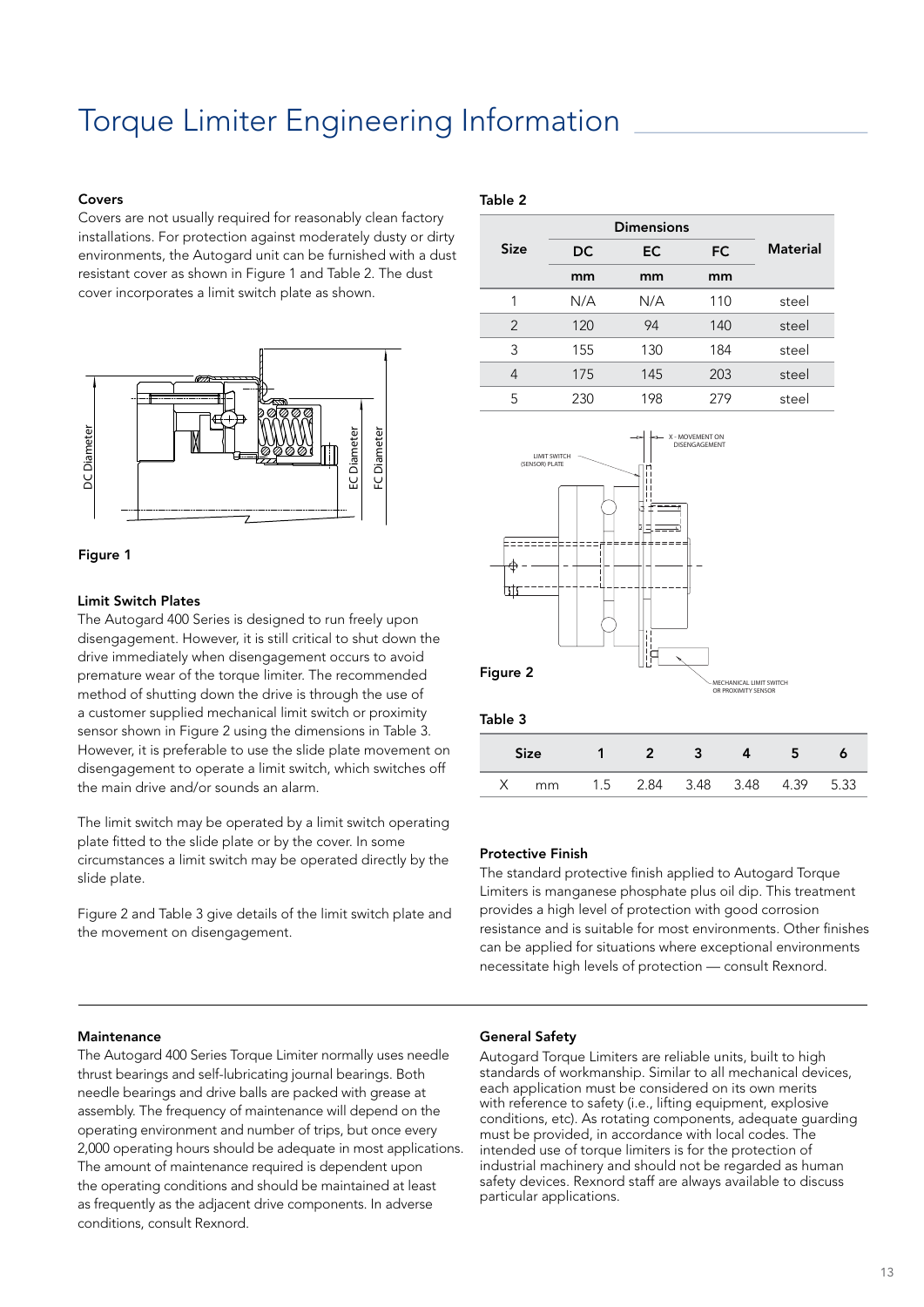### Torque Limiter Engineering Information

### Spring Selections:

The full range of torque for each unit, sizes 1 to 5 is achieved by a number of positions in which coil springs are located. Calculate theoretical running torque at a chosen location using the following formula:

Torque (Nm) =  $Kw \times 9550$ 

For these sizes, select the proper spring assembly so that the desired tripping torque will be close to the max torque of the spring assembly. rpm

### Table 4: Standard Spring Selection

|                |                |                        | <b>Standard Torque Adjustment Springs</b> | Minimum Allowable Gap |        |      |                |      |  |  |
|----------------|----------------|------------------------|-------------------------------------------|-----------------------|--------|------|----------------|------|--|--|
| <b>Size</b>    |                | <b>Spring Assembly</b> | <b>Torque Range</b>                       |                       | (Y)    |      | Clearance (CA) |      |  |  |
|                | Quan.          | <b>Positions</b>       | in-lb                                     | Nm                    | in     | mm   | in             | mm   |  |  |
|                | 8              | Outer                  | 130 - 250                                 | $15 - 28$             | 0.075  | 1.9  |                |      |  |  |
|                | 6              | Outer                  | 100 - 190                                 | $11 - 21$             | 0.075  | 1.9  | None Required  |      |  |  |
| 1              | 4              | Outer                  | $50 - 120$                                | $6 - 14$              | 0.075  | 1.9  |                |      |  |  |
|                | 2              | Outer                  | $25 - 63$                                 | $3 - 7$               | 0.075  | 1.9  |                |      |  |  |
|                | 8              | Outer                  | 700 - 2000                                | $80 - 226$            | 0.20   | 5.1  |                |      |  |  |
|                | 6              | Outer                  | $500 - 1500$                              | $60 - 170$            | 0.20   | 5.1  | None Required  |      |  |  |
| 2              | 4              | Outer                  | $300 - 1000$                              | 40 - 115              | 0.20   | 5.1  |                |      |  |  |
|                | $\overline{2}$ | Outer                  | 180 - 550                                 | $20 - 60$             | 0.20   | 5.1  |                |      |  |  |
|                | 8              | LOW TORQUE             | $35 - 160$                                | $4 - 18$              | 0.20   | 5.1  |                |      |  |  |
|                | 6              | Inner & Outer          | 2200 - 6000                               | $250 - 678$           | 0.20   | 5.1  |                |      |  |  |
|                | 6              | Outer                  | 1400 - 4000                               | $160 - 450$           | 0.20   | 5.1  |                |      |  |  |
| 3              | 4              | Outer                  | 1000 - 2700                               | $110 - 300$           | 0.20   | 5.1  | None Required  |      |  |  |
|                | $\overline{2}$ | Outer                  | 500 - 1300                                | $60 - 150$            | 0.20   | 5.1  |                |      |  |  |
|                | 6              | LOW TORQUE             | 240 - 680                                 | $27 - 77$             | 0.20   | 5.1  |                |      |  |  |
|                | 8              | Inner & Outer          | 4800 - 10000                              | 550 - 1130            | 0.20   | 5.1  |                |      |  |  |
| $\overline{4}$ | 8              | Outer                  | 3100 - 6700                               | $350 - 750$           | 0.20   | 5.1  |                |      |  |  |
|                | 6              | Outer                  | 2300 - 5000                               | $260 - 560$           | 0.20   | 5.1  | None Required  |      |  |  |
|                | $\overline{4}$ | Outer                  | 1400 - 3300                               | $160 - 375$           | 0.20   | 5.1  |                |      |  |  |
|                | $\overline{2}$ | Outer                  | 660 - 1700                                | 75 - 190              | 0.20   | 5.1  |                |      |  |  |
|                | 8              | <b>LOW TORQUE</b>      | 400 - 1200                                | 45 - 133              | 0.20   | 5.1  |                |      |  |  |
|                | 8              | Inner & Outer          | 10600 - 22500                             | 1200 - 2542           | 0.40   | 10.2 |                |      |  |  |
|                | 8              | Outer                  | 8000 - 17000                              | $900 - 2000$          | 0.40   | 10.2 |                |      |  |  |
| 5              | 6              | Outer                  | 6000 - 13000                              | 680 - 1500            | 0.40   | 10.2 |                |      |  |  |
|                | 4              | Outer                  | 4000 - 8500                               | 450 - 1000            | 0.40   | 10.2 | None Required  |      |  |  |
|                | 2              | Outer                  | 2000 - 4500                               | $225 - 500$           | 0.40   | 10.2 |                |      |  |  |
|                | 8              | <b>LOW TORQUE</b>      | $900 - 3000$                              | 100 - 348             | 0.40   | 10.2 |                |      |  |  |
|                | 8              | Spring Stacks          | 20000 - 50000                             | 2250 - 5650           | 1.05   | 26.7 |                |      |  |  |
| 6              | 6              | <b>Spring Stacks</b>   | 15000 - 37500                             | 1700 - 4250           | 1.05   | 26.7 | 3/8            | 9.5  |  |  |
|                | 4              | Spring Stacks          | 9750 - 25000                              | 1100 - 2800           | $1.05$ | 26.7 |                |      |  |  |
|                | 12             | Spring Stacks          | 40000 - 100000                            | 4500 - 11300          | 1.15   | 29.2 |                |      |  |  |
|                | 10             | Spring Stacks          | 34000 - 8300                              | 3800 - 9400           | 1.15   | 29.2 |                |      |  |  |
| 7              | 8              | Spring Stacks          | 26500 - 66000                             | 3000 - 7500           | 1.15   | 29.2 | 1/2            | 12.7 |  |  |
|                | 6              | Spring Stacks          | 20000 - 50000                             | 2250 - 5650           | 1.15   | 29.2 |                |      |  |  |
|                | 4              | Spring Stacks          | 13500 - 33000                             | 1500 - 3800           | 1.15   | 29.2 |                |      |  |  |
|                | 12             | Spring Stacks          | 9000 - 22000                              | 10000 - 24860         | 2.05   | 52.1 |                |      |  |  |
|                | 8              | Spring Stacks          | 6000 - 146000                             | 7000 - 16500          | 2.05   | 52.1 |                |      |  |  |
| $\,8\,$        | 6              | Spring Stacks          | 45000 - 110000                            | 5000 - 12430          | 2.05   | 52.1 | 1              | 25.4 |  |  |
|                | $\overline{4}$ | Spring Stacks          | 31000 - 73000                             | 3500 - 8250           | $2.05$ | 52.1 |                |      |  |  |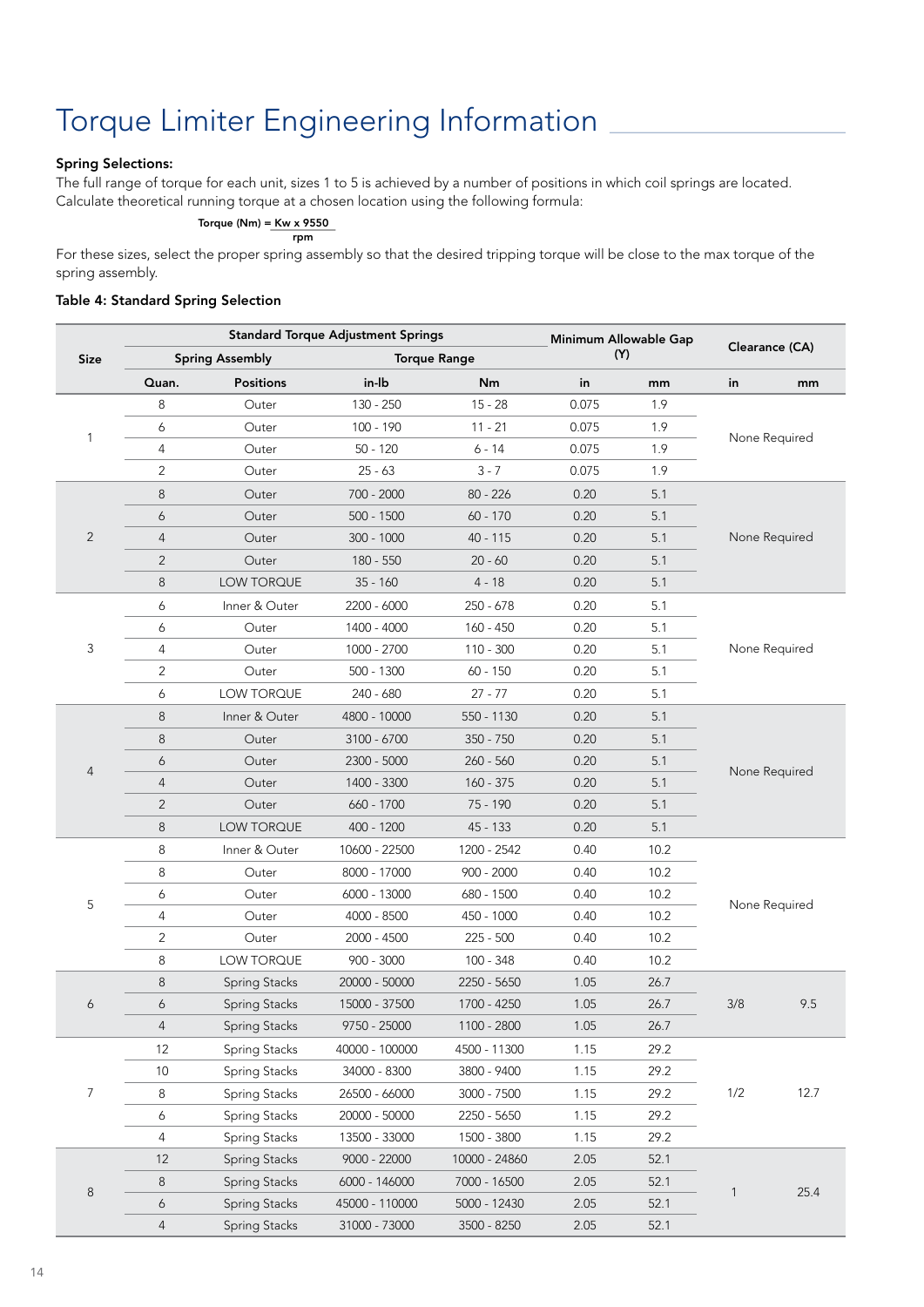### Other Autogard Products







Autogard Torque Limiter 200 Series **Autogard Torque Limiter 320 Series** Autogard Torque Limiter 600 Series



Autogard Torque Limiter 820 Series **Autogard WT Series** Autogard WT Series



To learn more about the Autogard Torque Limiter offering and how it can provide you with high-quality overload protection, go to www.rexnord.com, where you'll find: • Product information • Brochures • Manuals UK: +44 (0)1285 640333 Germany: +49 (0) 231 82 94 334 Australia: +613 9532 0901 USA: 866-739-6673 China: +86 21 66183070 India: +91 (0) 20 30204513 Customerservice.ba@rexnord.com